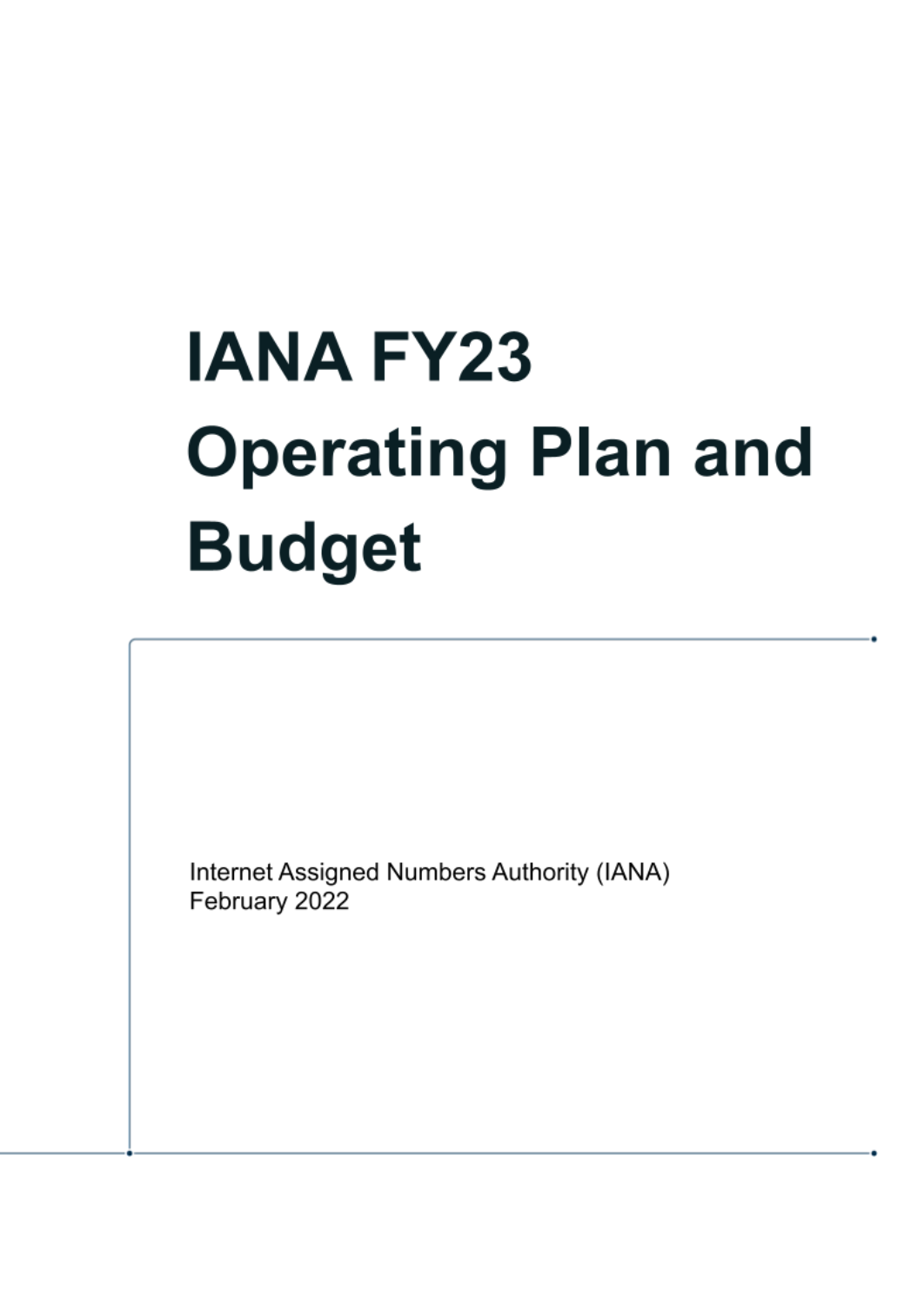#### **TABLE OF CONTENTS**

| <b>Introduction</b>                        | $\mathbf{3}$ |
|--------------------------------------------|--------------|
| <b>Planning Process Overview</b>           | 3            |
| <b>FY23 IANA Operating Plan and Budget</b> | 5            |
| Scope of Work                              | 5            |
| Funding                                    | 5            |
| FY23 IANA Budget                           | 6            |
| Caretaker Budget                           | 7            |
| <b>Appendix</b>                            | 7            |
| FY23 PTI Operating Plan and Budget         | 7            |

–•–

●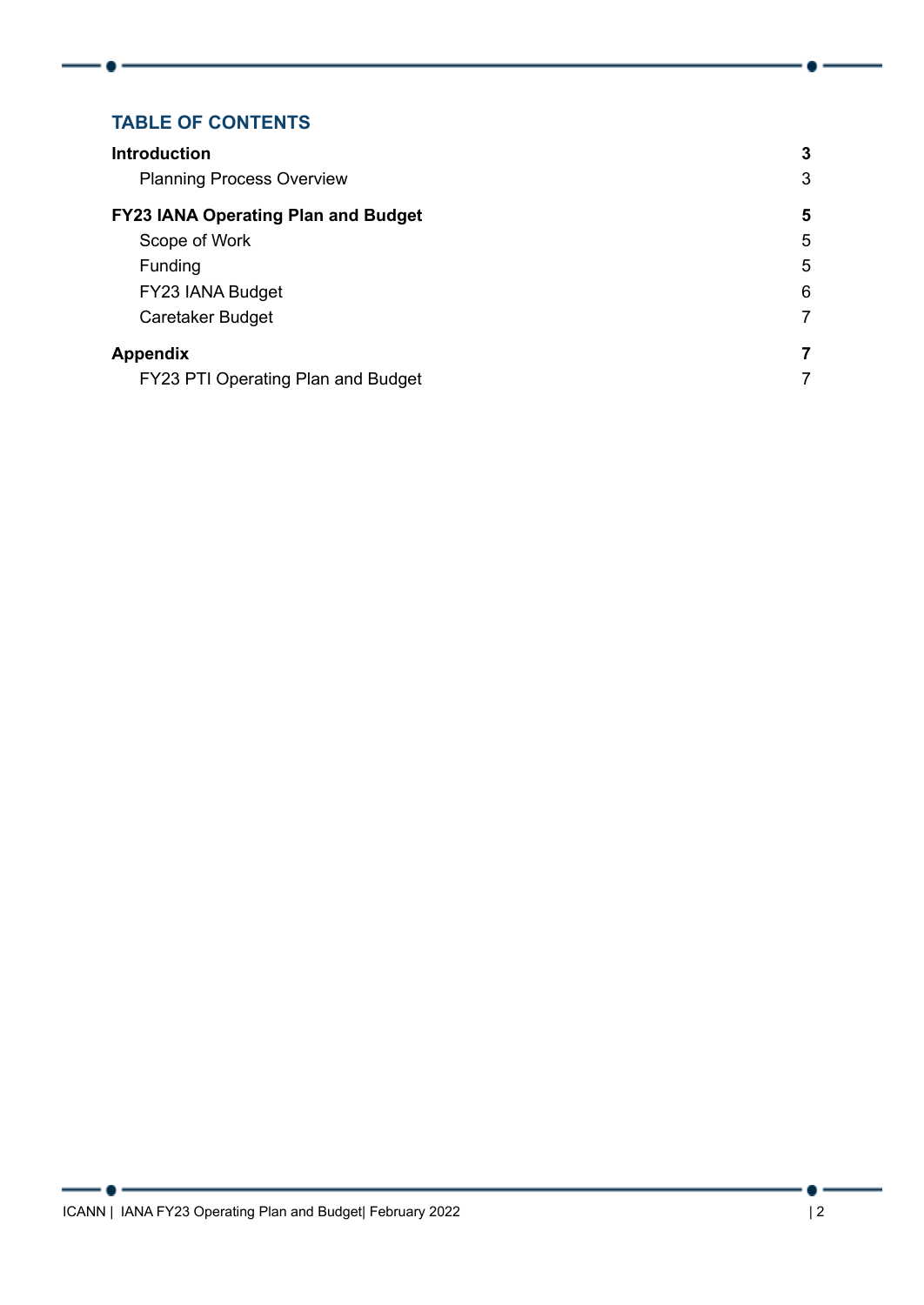## <span id="page-2-0"></span>**Introduction**

The ICANN Bylaws require the organization to prepare and submit to the Board a proposed annual operating plan and budget for management and support of the IANA [functions](https://www.iana.org). The IANA operating plan and budget (*IANA OP&B)* includes itemization of all costs for Public Technical Identifiers (PTI) to perform the IANA functions, direct costs for shared resources between ICANN and PTI, and support functions provided by ICANN to PTI and for the next fiscal year.

**[PTI](https://pti.icann.org/)** is an affiliate of ICANN and, through contracts and [subcontracts](https://pti.icann.org/agreements) with ICANN, is responsible for the operations of the IANA functions. PTI has its own Bylaws that require the organization to develop an annual PTI Operating Plan and Budget (*PTI OP&B*) that is adopted by the PTI Board. The *PTI OP&B* includes all costs directly related to the delivery of the IANA functions: performing day-to-day operations, developing and evolving tools and systems, reporting on performance and customer satisfaction, and maintaining the security and integrity of key elements of Internet infrastructure. For FY23, the total *PTI OP&B i*s \$9.8M.

Because the annual *IANA OP&B* comprises the full *PTI [OP&B](https://www.icann.org/en/public-comment/proceeding/draft-pti-and-iana-fy23-operating-plan-and-budgets-15-09-2021)* as well as other costs associated with support and delivery of the IANA functions that are not performed directly by PTI, it is important that both documents are thoroughly reviewed during the Public Comment Process.

#### <span id="page-2-1"></span>Planning Process Overview

The *FY23 IANA Operating Plan and Budget* (*FY23 IANA OP&B*) includes all of the services described in the *FY23 PTI [OP&B](https://www.icann.org/en/public-comment/proceeding/draft-pti-and-iana-fy23-operating-plan-and-budgets-15-09-2021)* as well as activities related to the contract oversight and activities incurred by ICANN (see figure 1 below).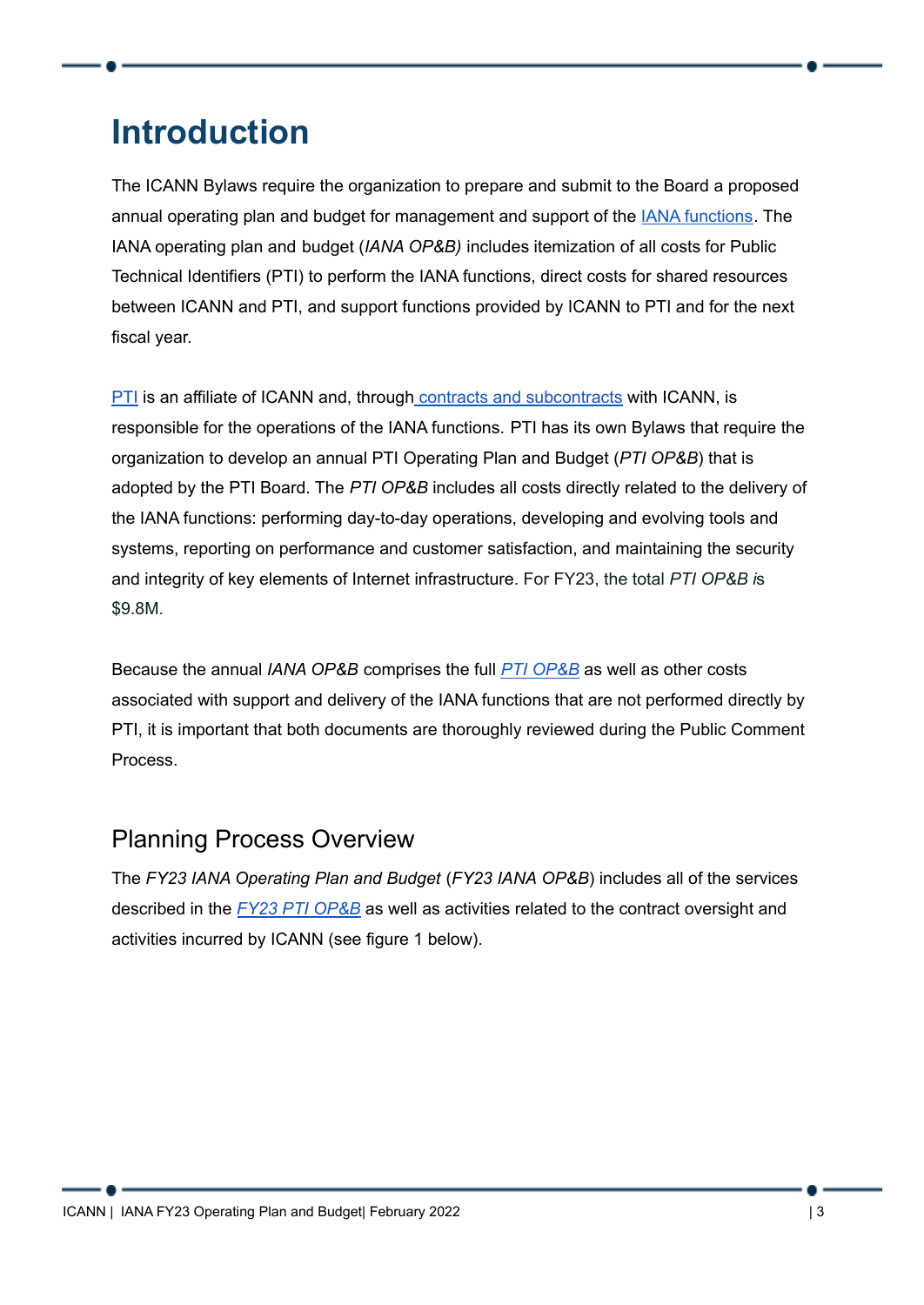

FIGURE 1 *The IANA and ICANN Planning Process*

The *FY23 IANA OP&B* is then incorporated into *ICANN's FY23 Operating Plan and Budget*, which is sent to the ICANN Board for review and consideration of adoption. See figure 2 below.



FIGURE 2 *The PTI, IANA and ICANN Annual Operating Plan and Budgets*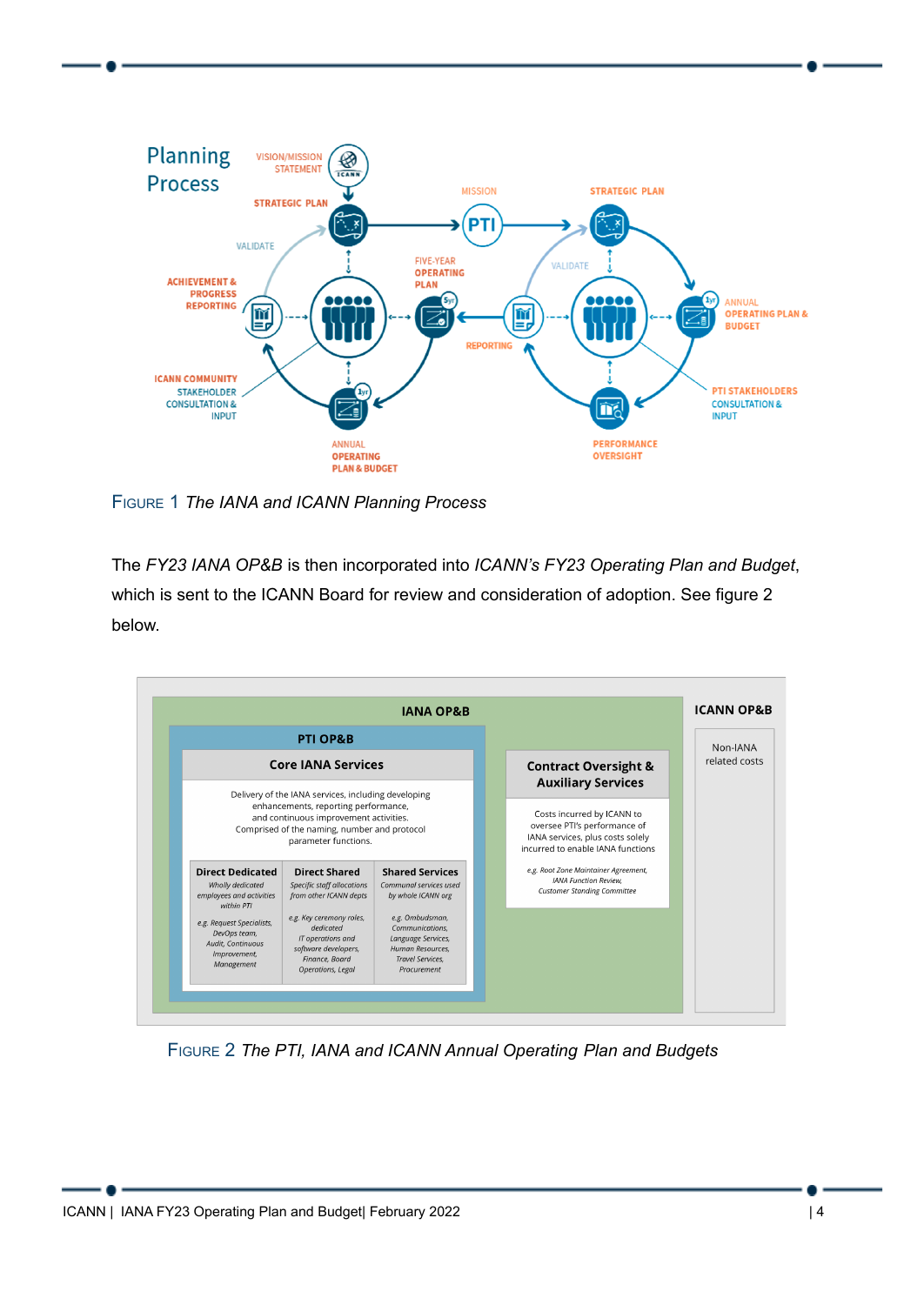## <span id="page-4-0"></span>**FY23 IANA Operating Plan and Budget**

The services described in the *FY23 PTI [OP&B](https://www.icann.org/en/public-comment/proceeding/draft-pti-and-iana-fy23-operating-plan-and-budgets-15-09-2021)* represent a very large component of the *FY23 IANA OP&B*. The other components are the services that are not borne directly by PTI in its role as the IANA functions operator. These services are performed by ICANN.

#### <span id="page-4-1"></span>Scope of Work

The largest set of activities that are in scope for the *FY23 IANA OP&B* are laid out in the *FY23 PTI [OP&B](https://www.icann.org/en/public-comment/proceeding/draft-pti-and-iana-fy23-operating-plan-and-budgets-15-09-2021)*. Reviewing that plan is essential to understanding the *FY23 IANA OP&B* as it will detail the planned assumptions, the scope of work and the budget structure used to deliver the IANA functions.

The additional components of the *FY23 IANA OP&B* are IANA support activities that are performed by ICANN org and excluded from the *FY23 PTI OP&B*:

- Logistical support for community oversight groups like the Customer Standing Committee (CSC); review committees and teams such as the Root Zone Evolution Review Committee (RZERC), IANA Naming Functions Review (IFR) and the CSC Effectiveness Review.
- Costs relating to the Root Zone Maintainer Agreement
- Activities supporting the continued evolution of the root server system
- Support for policy development work that will have a direct impact on IANA service delivery

The total cost for the IANA support activities is \$0.6M.

#### <span id="page-4-2"></span>Funding

PTI is the affiliate of ICANN that is responsible for the operations of the IANA functions. PTI invoices ICANN org every quarter for performing those functions. ICANN org, in accordance with its Bylaws, subcontracts with PTI to perform the IANA functions. ICANN org is committed to providing the funding of PTI for the IANA functions. ICANN org has a sustainable model of funding expected to generate approximately \$140 million per year, which allows ICANN org to confidently commit to the funding of PTI.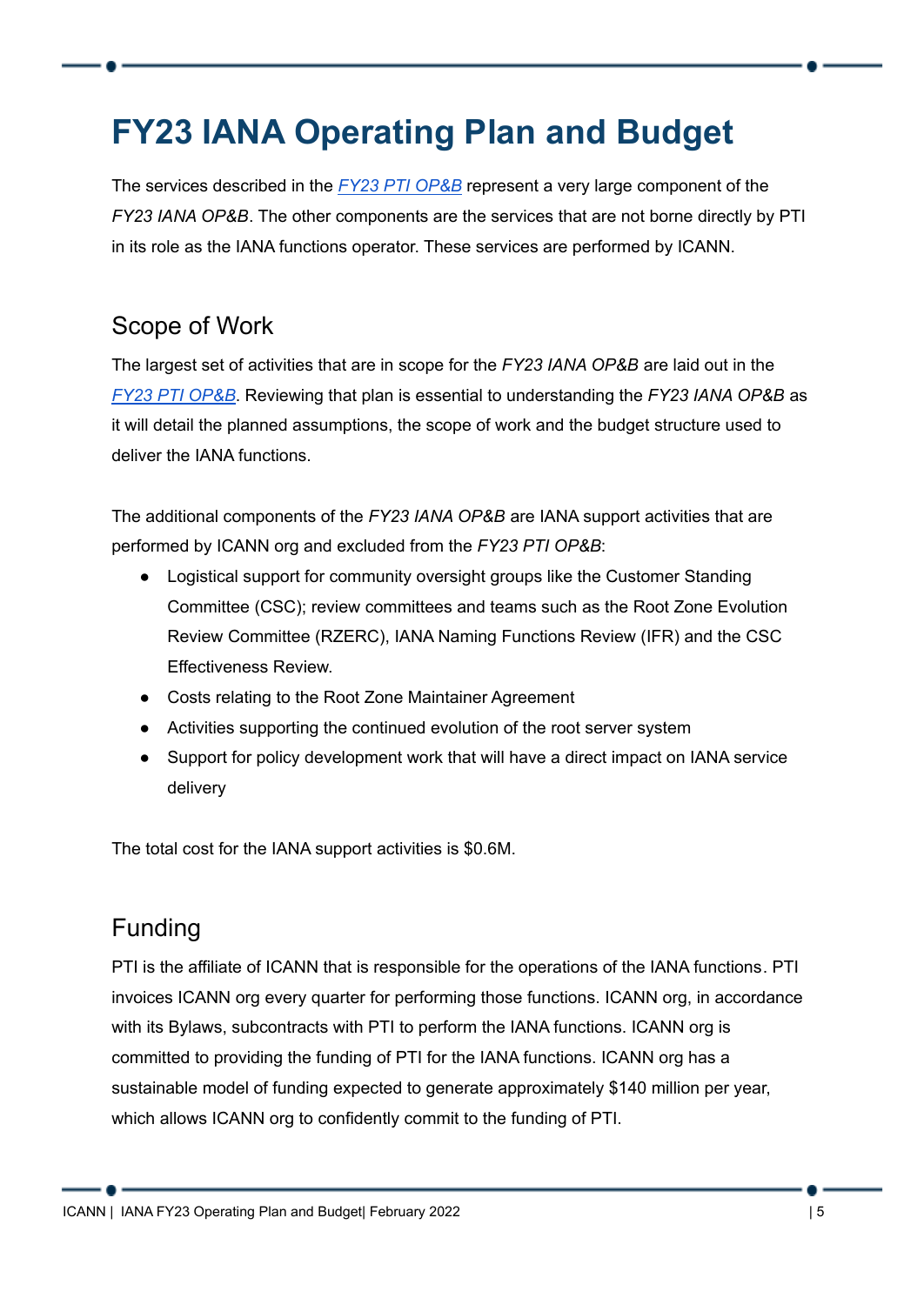#### <span id="page-5-0"></span>FY23 IANA Budget

The FY23 IANA Budget is \$10.4 million, of which \$9.8 million is for performing the core IANA services and \$0.6 million is for IANA support activities (not performed by PTI). The FY23 PTI Budget is \$0.1M higher than the FY22 PTI Budget primarily due to an increase in personnel costs for inflation; partially offset by lower direct shared costs for depreciation on existing and new assets. The IANA support activities component is \$0.1M lower compared to the FY22 IANA Budget due to the mix of personnel support. Overall the services remain the same to the FY22 Budget.

The Personnel budget of 22 headcount includes current active staff for IANA. Additional headcount may be required in FY23 to support IANA but are not included in this budget to align with the organizational process for approving and budgeting for new positions. A certain amount of headcount turnover and growth is budgeted each year, but new positions are not allocated to the functional activities until they are hired. This rigorous process allows the organization to strategically evaluate each new hire, controlling headcount growth and ensuring proper allocation of resources. If IANA requires additional headcount in FY23, resources will be prioritized using this budgeting and approval process

Dollar figures are shown in millions of U.S. dollars with a granularity of \$100,000. Due to rounding, numbers presented may not add up precisely to the totals indicated, and percentages may not precisely reflect the absolute figures. An absence of an expenditure is shown with a dash.

| <b>FY23 PTI Budget</b>       |     | <b>FY23</b>   | <b>FY22</b>   | Under/(Over) |               | <b>FY21</b>    | Under/(Over) |             |  |
|------------------------------|-----|---------------|---------------|--------------|---------------|----------------|--------------|-------------|--|
| in Millions, USD             |     | <b>Budget</b> | <b>Budget</b> | <b>Total</b> | $\frac{9}{6}$ | <b>Actuals</b> | <b>Total</b> | $\%$        |  |
| <b>FUNDING</b>               |     | \$9.8         | \$9.7         | (\$0.1)      | $-1.1%$       | \$7.7          | (\$2.1)      | $-27.7%$    |  |
|                              |     |               |               |              |               |                |              |             |  |
| Personnel                    |     | \$6.3         | \$6.1         | (\$0.2)      | $-3.3%$       | \$5.7          | (\$0.6)      | $-11.3%$    |  |
| <b>Travel &amp; Meetings</b> |     | \$0.5         | \$0.6         | \$0.0\$      | 5.2%          | \$0.0          | (\$0.5)      | $-13991.5%$ |  |
| <b>Professional Services</b> |     | \$1.3         | \$1.3         | \$0.0\$      | 2.2%          | \$0.8          | (\$0.5)      | -56.6%      |  |
| Administration               |     | \$0.9         | \$0.9         | \$0.0        | $-5.4%$       | \$1.0          | \$0.1        | 5.4%        |  |
| Contingency                  |     | \$0.5         | \$0.5         | \$0.0        | $0.0\%$       | \$0.0          | (\$0.5)      | $0.0\%$     |  |
| Capital                      |     | \$0.3         | \$0.3         | \$0.0\$      | $0.0\%$       | \$0.3          | (\$0.1)      | $-22.1%$    |  |
| Depreciation                 | (a) | \$0.0\$       | \$0.1         | \$0.1        | 83.2%         | \$0.0          | \$0.0        | -799.0%     |  |
| <b>TOTAL CASH EXPENSES</b>   |     | \$9.8         | \$9.7         | (\$0.1)      | $-1.1%$       | \$7.7          | (\$2.1)      | $-27.7%$    |  |
| <b>EXCESS/(DEFICIT)</b>      |     | \$0.0         | \$0.0         | \$0.0        | 0.0%          | \$0.0          | \$0.0        | $0.0\%$     |  |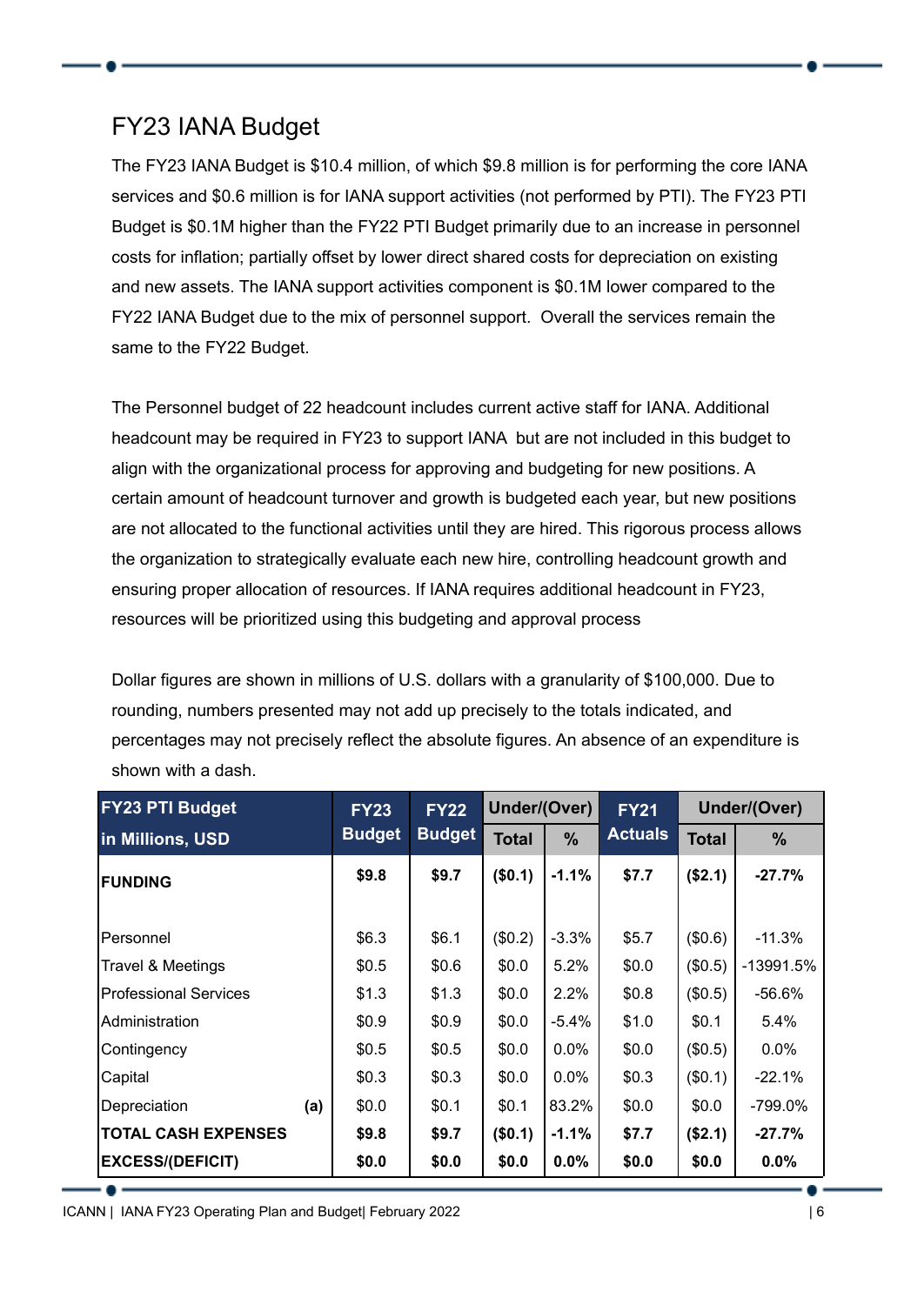| (b)<br><b>IAverage</b><br>Headcount<br>⊆<br>. . |         | nn<br>22.V | $0\%$<br>v.v | ററ<br>∠ບ.ອ | -   | 20/<br>O.Z70 |
|-------------------------------------------------|---------|------------|--------------|------------|-----|--------------|
|                                                 | $- - -$ |            |              |            | . . |              |

**(a) Depreciation is treated as a cash expense for PTI since it will be reimbursed to ICANN**

**(b) FTE: Full-time staff equivalent**

| <b>FY23 IANA Budget</b>                                                                                                                                                 | <b>FY23 IANA</b> | <b>FY22 IANA</b><br><b>Budget</b> |              | Under/(Over) | <b>FY21 IANA</b><br><b>Actuals</b> | Under/(Over) |               |  |  |
|-------------------------------------------------------------------------------------------------------------------------------------------------------------------------|------------------|-----------------------------------|--------------|--------------|------------------------------------|--------------|---------------|--|--|
| in Millions, USD                                                                                                                                                        | <b>Budget</b>    |                                   | <b>Total</b> | %            |                                    | <b>Total</b> | $\frac{9}{6}$ |  |  |
| <b>PTI</b> Budget                                                                                                                                                       | \$9.8            | \$9.7                             | (\$0.1)      | $-1.1%$      | \$7.7                              | (\$2.1)      | $-27.7%$      |  |  |
| <b>IANA Support Activities</b><br>(1)                                                                                                                                   | \$0.6            | \$0.6                             | \$0.1        | 8.8%         | \$0.6                              | \$0.0        | 2.0%          |  |  |
| <b>TOTAL</b>                                                                                                                                                            | \$10.4           | \$10.3                            | (\$0.1)      | $-0.5%$      | \$8.3                              | (\$2.1)      | $-25.6%$      |  |  |
| (1) IANA Support Activities include the Root Zone Maintainer function, Customer Standing Committee, Root Zone<br>Evolution Committee, and IANA Naming Function reviews. |                  |                                   |              |              |                                    |              |               |  |  |

#### <span id="page-6-0"></span>Caretaker Budget

Under the ICANN Bylaws, after the ICANN Board approves the IANA operating plan and budget, the Empowered Community can raise concerns through a petition. If the IANA operating plan and budget has not come into full force and effect on or prior to the first date of any fiscal year of ICANN, the Board shall adopt a temporary budget, the Caretaker IANA Budget, which shall be effective until such time as the IANA budget has been effectively approved by the ICANN Board and not rejected by the Empowered Community.

## <span id="page-6-1"></span>**Appendix**

### <span id="page-6-2"></span>FY23 PTI Operating Plan and Budget

The *FY23 PTI Operating Plan and Budget* represents the majority of the *FY23 IANA OP&B* scope. The total PTI OP&B for fiscal year 23 is \$9.8M. The *FY23 PTI Operating Plan and Budget* can be reviewed [here.](https://pti.icann.org/financial-information-for-public-technical-identifiers-pti)